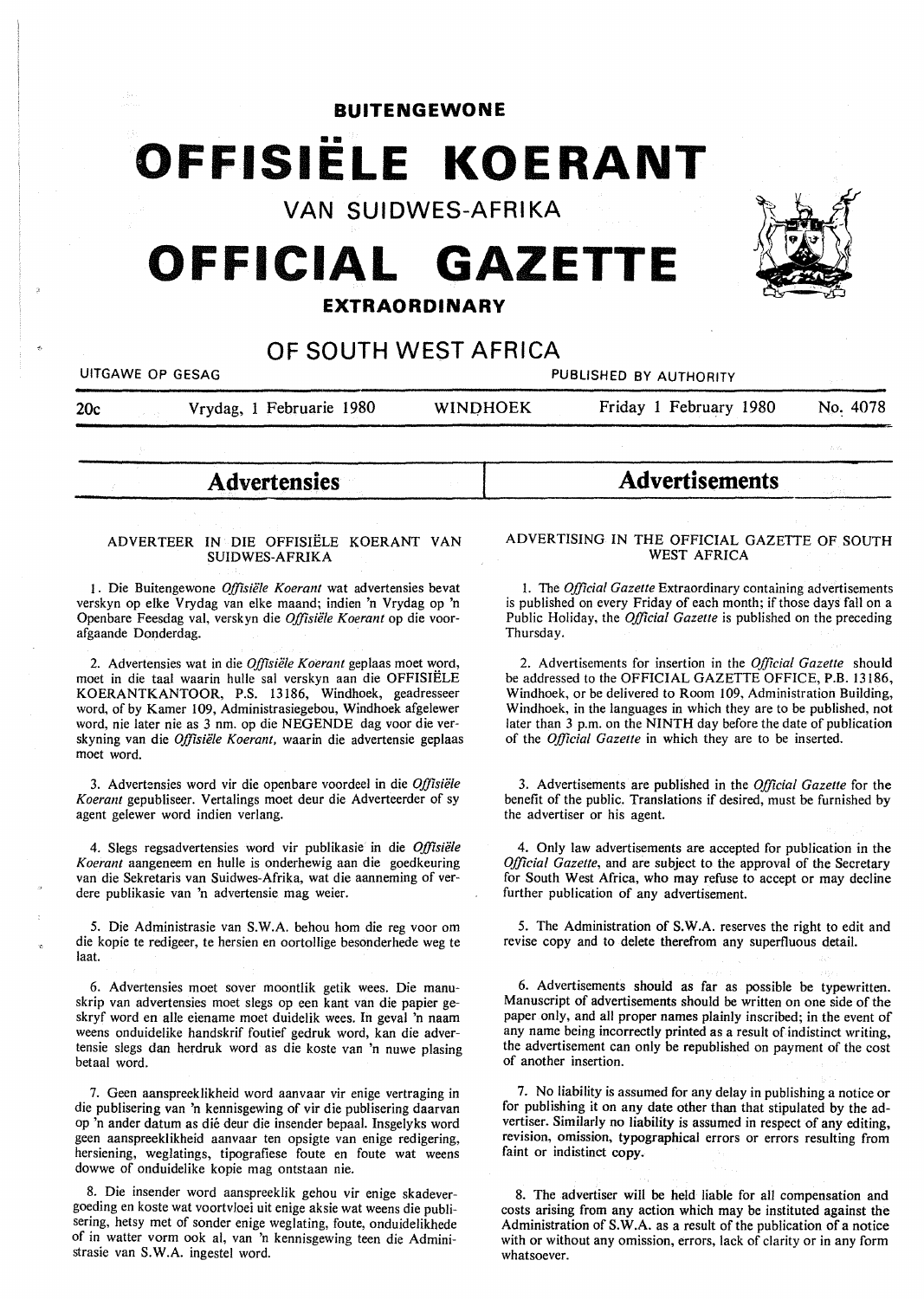9. Die jaarlikse intekengeld op die *Offisiele Koerant* is Rl0,40 posvry in hierdie Gebied en die Republiek van Suid-Afrika, verkrygbaar by die here Die Suidwes-Drukkery Beperk, Posbus 2196, Windhoek. Oorsese intekenaars moet posgeld vooruit betaal. Enkel eksemplare van die *Offisiele Koerant* is verkrygbaar van die here Die Suidwes-Drukkery Beperk, Posbus 2196, Windhoek, teen 20c per eksemplaar: Eksemplare word vir slegs twee jaar in voorraad gehou.

10. Die koste vir die plasing van kennisgewings is soos volg en is betaalbaar by wyse van tjeks, wissels, pos- of geldorders:

9. The subscription for the *Official Gazette* is Rl0,40 per annum, post free in this Territory and the Republic of South Africa, obtainable from Messrs. The Suidwes-Drukkery Limited, P.O. Box 2196, Windhoek. Postage must be prepaid by overseas subscribers. Single copies of the *Official Gazette* may be obtained from The Suidwes-Drukkery, Limited, P. 0. Box 2196, Windhoek, at the price of 20 c per copy. Copies are kept in stock for only two years.

10. The charge for the insertion of notices is as follows and is payable in the form of cheques, bills, postal or money orders:

#### Form/Vorm **J** 297

#### **VERKIBSING VAN EKSEKUTEURS**

Aangesien die boedels van die persone hieronder vermeld nie verteenwoordig is nie word hierby deur Meesters van die Hooggeregshof van Suid-Afrika aan belanghebbendes kennis gegee dat byeenkomste ten opsigte van die verskillende boedels op die plekke, datums en tye vermeld, gehou sal word, met die doel om 'n persoon of persone te kies vir goedkeuring deur die onderskeie Meesters as geskik en bekwaam om deur hulle aangestel te word as eksekuteurs, kurators ofvoogde, na gelang van omstandighede, met aanduiding van die besonderhede in die volgorde: Boedelnommer, familienaam en voorname van oorlede persoon, en beroep; datum van oorlye; plek, datum en tyd van byeenkoms.

In 'n plek waarin 'n kantoor van 'n Meester is, word die byeenkoms voor die Meester gehou en in ander plekke voor die Landdros.

L.W.--Items aan die linkerkant met 'n sterretjie (\*) gemerk, dui aan die verkiesing van 'n voog of kurator; andersins word 'n eksekuteur gekies.

#### **ELECTION OF EXECUTORS.**

The estates of the persons mentioned below being unrepresented, interested parties are hereby given notice by Masters of the Supreme Court of South Africa, that meetings will be held in the several estates at the places, dates and times specified, for the purpose of selecting some person or persons for approval by the respective Masters, as fit and proper to be appointed by them as executors, curators or tutors, as the case may be, indicating the particulars as follows: Estate number, surname and christian names of deceased, and occupation; date of death; place, date and time of meeting.

Meetings in a place in which there is a Master's Office, will be held before the Master; elsewhere they will be held before the Magistrate.

N.B.--Items indicated by an asterisk (\*) on the left-hand side denote the election of a tutor or curator; otherwise an executor is to be elected.

 $35/80$  - WALL John Joseph - Pensioenaris  $19/12/1979$ , 8/1/1980 om 10.00 uur vm Meester Windhoek.

#### Vorm/Form 4

#### LIKWIDASIE-, DISTRIBUSIE OF KONTRIBU-SIEREKENINGS IN GESEKWESTREERDE BOEDELS OF MAATSKAPPYE IN LIKWIDASIE

Ingevolge artikel 108 (2) van die Insolvensiewet, 1936, artikel 136 (2) van die Maatskappywet, 1926, en artikel 406 (3) van die Maatskappywet, 1973, word hierby kennis gegee dat die likwidasie-, distribusie- of kontribusierekenings in die boedels of die maatskappye, na gelang van die geval, hieronder vermeld ter insae van skuldeisers of kontribuante sal le op die kantore van die Meesters en Landdroste daarin genoem, gedurende 'n tydperk van 14 dae, of die tydperk wat daarin vermeld is, vanaf die datum hieronder vermeld of vanaf die datum van publikasie hiervan, watter datum ook al die laaste is.

W9/79- Insolvent Estate. Neil van Eeden, First & Final Liquidation & Distribution Account, At the office of the Master of the Supreme Court. Windhoek for a period of 14 days as from the 1st February. 1980. Trust & Mining Co., Windhoek.

W24/18 - Trailer & Bodycraft (In liquidation) Second Liquidation and Distribution Account. At the office of the Master of the Supreme Court, Windhoek for a period of 14 days as from the 1st February, 1980. Trust & Mining Co., Windhoek.

#### **LIQUIDATION ACCOUNTS AND PLANS OF DISTRIBUTION OR CONTRIBUTION IN SEQUESTRATED ESTATES OR COMPANIES BEING WOUND UP**

Pursuant to section 108 (2) of the Insolvency Act, 1936, section 136 (2) of the Companies Act, 1926, and section 406 (3) of the Companies Act, 1973, notice is hereby given that the liquidation account and plans of distribution or contribution in the estates or the companies mentioned below will lie open for inspection by creditors or contributories at the offices of the Masters and the Magistrates stated therein, for a period of 14 days, or for such a period as stated therein, from the dates mentioned below or from the date of publication hereof, whichever may be the later date.

W14/78 - Sales Promotors (In Liquidation) First Liquidation & Distribution Account, At the Office of the Master of the Supreme Court Windhoek for a period of 14 days as from the 1st February, 1980. Trust & Mining Co., Windhoek.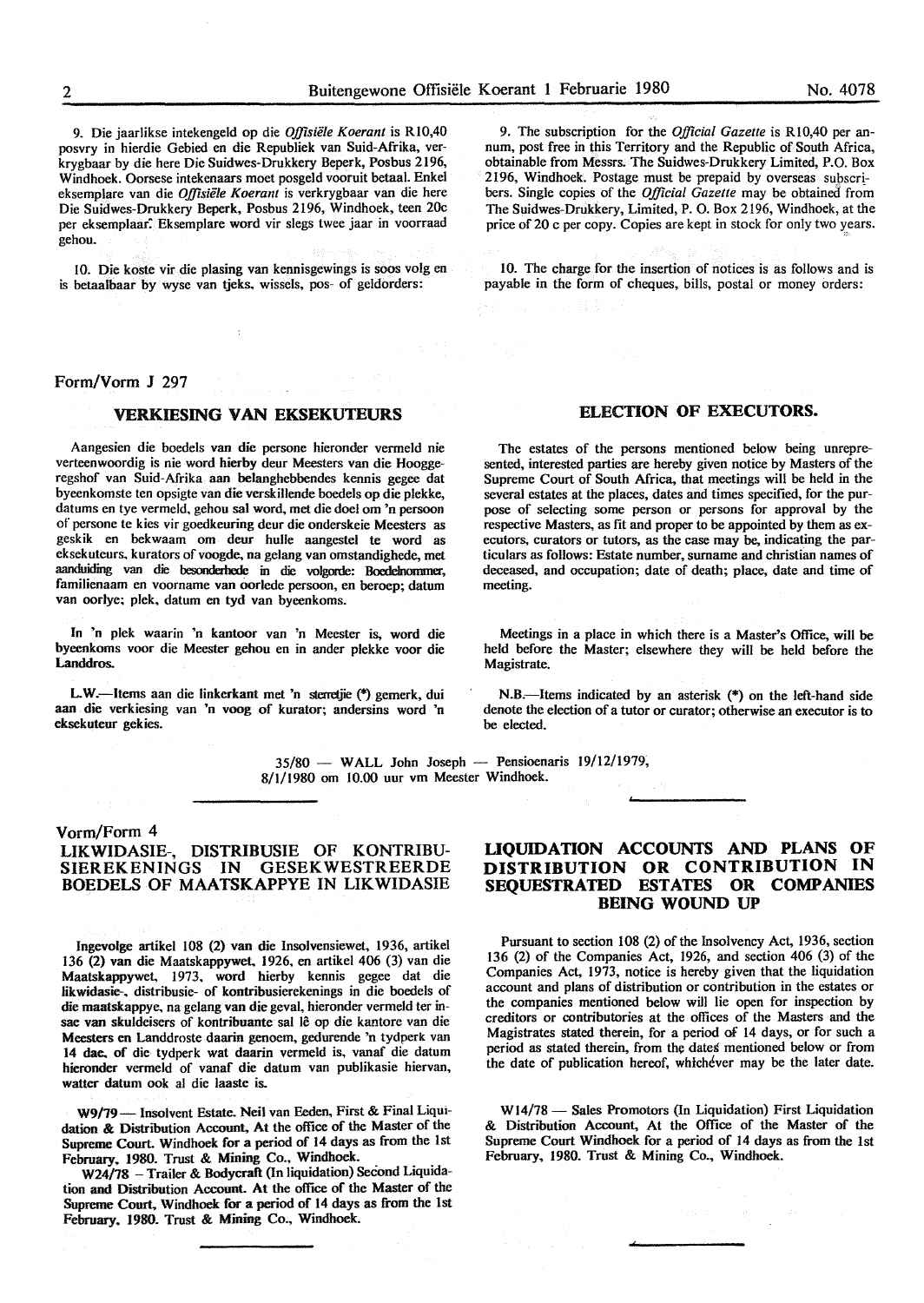#### Vorm/Form 5

#### UITKEER VAN DIVIDENDE EN INSAMELING **VAN KONTRIBUSIES** IN **GESEKWESTREERDE BOEDELS OF MAATSKAPPYE IN LIKWIDASIE**

N ademaal die likwidasierekenings en distribusie- of kontribusierekenings in die gesekwestreerde boedels of maatskappye in likwidasie, na gelang van die geval, hieronder vermeld op die datums daarin vermeld, bekragtig is, word hierby ingevolge artikel I 13 (1) van die Insolvensiewet, 1936, artikel 139 (2) van die Maatskappywet, 1926, en artikel 409 (2) van die Maatskappywet, 1973 kennis gegee dat uitbetaling van dividende of insameling van kontribusies aan die gang is in genoemde boedels of maatskappye soos hieronder uiteengesit en dat elke kontribusiepligtige skuldeiser die bedrag deur horn verskuldig by die adres hieronder genoem aan die kurator of likwidateur moet betaal.

Die besonderhede word verstrek in die volgorde: Nommer van boedel/maatskappy; naam en beskrywing van boedel/maatskappy; datum waarop rekening bekragtig is; of 'n dividend uitgekeer of 'n kontribusie ingevorder word, of beide, en naam en adres van kurator of likwidateur.

#### **PAYMENT OF DIVIDENDS AND COLLECTION OF CONTRIBUTIONS** IN **SEQUESTRATED ESTATES OR COMPANIES BEING WOUND UP**

The liquidation accouns and plans of distribution or contribution in the sequestrated estates or companies being wound up, as the case may be, mentioned below having been confirmed on the date therein mentioned, notice is hereby given, pursuant to section 113 (I) of the Insolvency Act, 1936, section 139 (2) of the Companies Act, 1926, and section 409(2) of the Companies Act, 1973, that dividends are in the course of payment or contributions are in the course of collection in the said estates or companies as set forth below and that every creditor liable to contribution is required to pay to the trustee or liquidator the amount for which he is liable at the address mentioned below.

The particulars are given in the following order: Number of estate/company; name and description of estate/company; date when account confirmed; whether a dividend is being paid or contribution being collected, or both, and name and address of trustee or liquidator.

W1/79 - Insolvente Boedel W. de R. Genis - 14/1/80 - Dividend word uitgekeer, F. **M.** Oehl Posbus 3138, Windhoek.

#### Vorm/Form J 193

#### **KENNISGEWING AAN KREDITEURE IN BESTORWE BOEDELS**

Alie persone wat vorderinge het teen die boedels hieronder vermeld, word hierby versoek om hul vorderinge by die betrokke eksekuteurs en binne 'n tydperk van 30 dae (of andersins soos aangedui) gereken vanaf die datum van publikasie hiervan in te !ewer. Die inligting word verstrek in die volgorde: Boedelnommer, familienaam en voorname, geboortedatum, persoonsnommer, laaste adres, datum oorlede; nagelate eggenoot(note) se name, familienaam, geboortedatum en persoonsnommer; naam en adres van eksekuteurs of gemagtigde agent, tydperk toegelaat vir lewering van vorderings *indien anders as* 30 *dae.* 

517/79 - VAN DER MERWE (gebore van Deventer) Engela Maria 22/3/1945 450322 0029 00 2, 18 Opalstraat, Vineta, Swakopmund, 9/12/1979, Daniel van der Merwe, - Barclays-Nasionale Bank Beperk, Windhoek.

13/80 - LINDNER Johannes Wilhelm Siegfried, 10th June 1912 120610 5008009 Swakopmund - 15th December 1979 -Barclays National Bank Limited - Windhoek.

#### Vorm/Form J 187

#### **LIKWIDASIE- EN DISTRIBUSIBREKENING IN BESTORWE BOEDELS WAT TER INSAE LE**

Ingevolge artikel 35(5) van Wet 66 van 1965, word hierby kennis gegee dat duplikate van die likwidasie- en distribusierekenings (eerste en finale, *tensy anders vermeld)* in die boedels hieronder vermeld, in die kantore van die Meesters en Landdroste soos vermeld en gedurende 'n tydperk van 21 dae ( of korter of !anger *indien spesiaal vermeld)* vanaf gemelde datums of vanaf datum van publikasie hiervan, as dit later is, ter insae lê van alle persone wat daarby belang het.

Indien binne genoemde tydperk geen besware daarteen by die betrokke Meesters ingedien word nie, gaan die eksekuteurs oor tot die uitbetalings ingevolge gemelde rekenings.

#### **NOTICE TO CREDITORS IN DECEASED ESTATES**

All persons having claims against the estates mentioned below are hereby called upon to lodge their claims with the executors concerned, within 30 days (or otherwise as indicated) calculated from the date of publication hereof. The information is given in the following order: Estate number, surname and christian names, date of birth, identity number, last address, date of death; surviving spouse's names, surname date of birth and identity number; name and address of executor or authorised agent, period allowed for lodgement of claims if *other than* 30 *days.* 

505/79 - THERON David Johannes, 27 Mei 1911 1105275008007 Keetmanshoop, 7 Desember 1979, Margaretha Wilhelmina Vlok Theron, 1308300007008 - Barclays National Bank Limited.

#### **LIQUIDATION AND DISTRIBUTION ACCOUNTS IN DECEASED ESTATES LYING FOR INSPECTION**

In terms of section 35(5) of Act 66 of 1965, notice is hereby given that copies of the liquidation and distribution accounts (first and final, *unless otherwise stated)* in the estates specified below will be open for the inspection of all persons interested therein for a period of 21 days (or shorter or longer if *specially stated)* from the date specified or from the date of publication hereof, whichever may be the later, and at the offices of the Masters and Magistrates as stated.

Should no objection thereto be lodged with the Masters concem ed during the specified period, the executors will proceed to make payments in accordance with the accounts.

~~:-',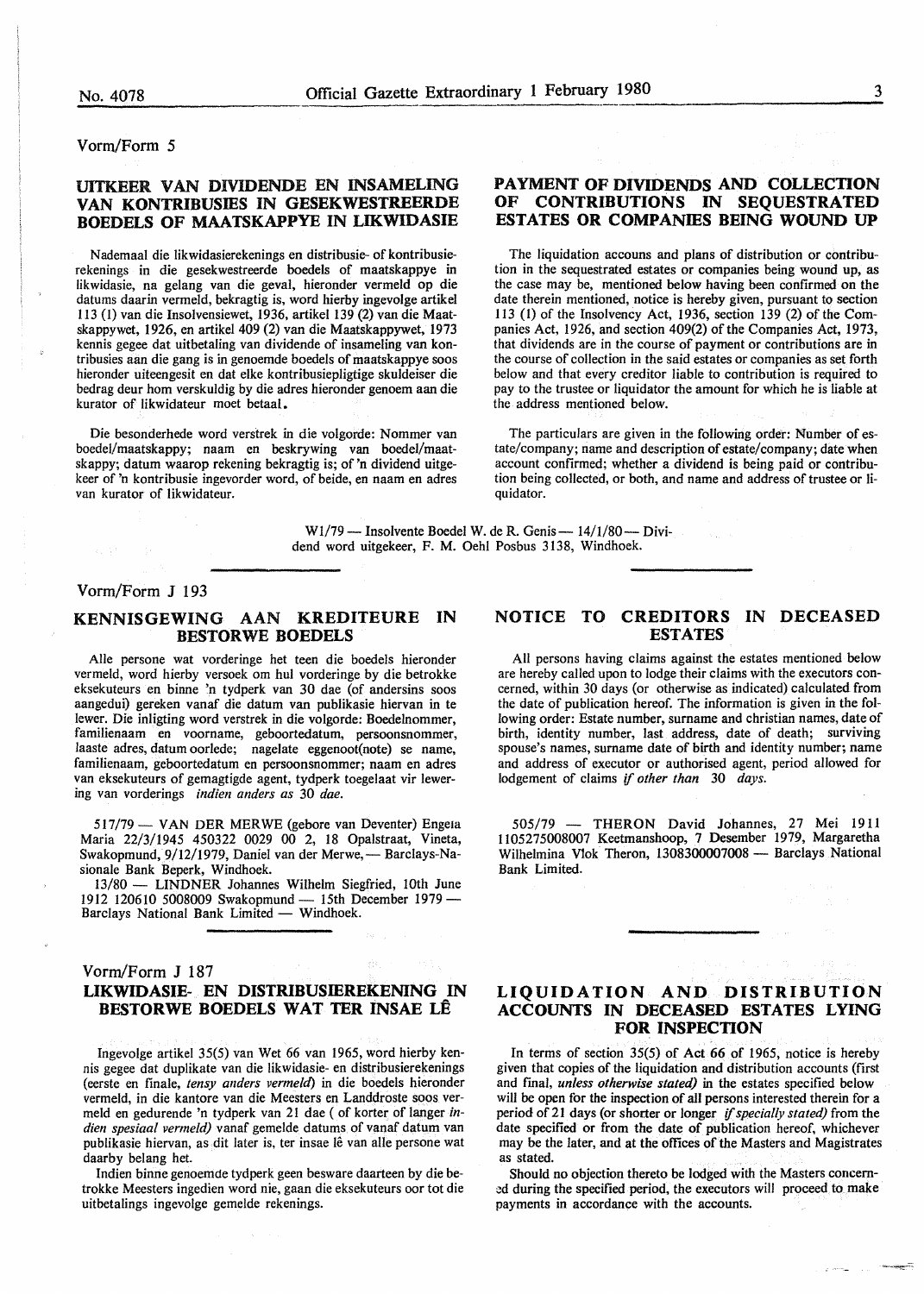Die inligting word soos volg verstrek: Boedelnommer, familienaam, voomaam(name), persoonsnommer, laaste adres, beskrywing van rekening as dit anders as eerste en finale is; indien oorledene in gemeenskap van goedere getroud was die nagelate eggenoot(note) se name, familienaam e<sub>1</sub> persoonsnommer; tydperk van insae (indien korter of langer as 21 dae) Landdroskantoor.

415/79 - CILLIERS (gebore Horn Aletta Sophia, S.W.A. Administrasie Paaie Kamp, Windhoek, Frederik Jacobus Cilliers, Windhoek - Barclays-Nasionale Bank Beperk, Windhoek.

119/79 - REDELINGHUYS Hendrik Johannes 2503305010002 Windhoek, Constance Redelinghuys (gebore Smith) 3307090007002. Tsumeb, Windhoek  $-$  Barclays-Nasionale Bank Beperk, Windhoek

487/79 - MAROUARDT Franziska (born Rieger) 980308 0008 00 4 Windhoek, married out of community, Windhoek - Barclays-Nasionale Bank Beperk - Windhoek

290/79 - GUTTZEIT Harald Mathias 0103185005107 Windhoek, Emmy Guttzeit (born Hoyer) 1404200013103 - Barclays-Nasionale Bank, Windhoek.

6637/78 - STEVENS John William 411002 5058 01 0 Skipperstraat 427, Narraville, Walvisbaai, Frederika Rachel Stevens, gebore Fransman, Walvisbaai, Kaapstad - Santamtrust  $Bpk$  - Kaapstad

307/79 - KALWEIT (gebore BLEICHER) Charlotte Anna Frieda (weduwee) 930414 0001 006 Wesstraat, Keetmanshoop Dorp, Keetmanshoop, - Rissik, Cox & Probart, Keetmanshoop.

#### **AKTES: VERLORE DOKUMENTE** '

Kennis word hiermee gegee ingevolge die Registrasie van Aktes Wet, nr. 47 van 1937, dat die volgende applikante voomemens is om aansoek te doen vir 'n gesertifiseerde afskrif van die genoemde dokument(e) en dat alle persone wat teen die uitreiking van sodanige afskrif beswaar maak hiermee versoek word om dit skriftelik in te dien by die Registrateur van Aktes te genoemde plek, binne vyf weke na die laaste publikasie van die kennisgewing.

- (1) Dorpsgebied of distrik afdeling, county: Registrasie Afdeling **"R"** Distrik **MARIENTAL**
- (2) Onderhewige dokument(e) met nommer en datum: Akte van Transport Nr. T. 2893/1974 gedateer 13 November 1974
- (4) Ten gunste van Pieter Willem Esterhuizen (gebore op 24 Oktober 1921)
- (5) Ten opsigte vam-

SEKERE: Erf Nr. 21 **GOCHAS GELEE:** in die dorp **GOCHAS in die** Dorpsbestuur Gebied **van GOCHAS Registrasie** Afdeling **"R"** 

- **GROOT:** 1376 **(EENDUISEND DRIEHONDERD SES-EN-SEWENTIG) Vierkantmeters.**
- **(6) Appfikant** en/of agent, **met adres en** datum:

**DR WEDER KRUGER & HARTMANN (Prokureurs vir Applikant) Posbus 864 WINDHOEK 9000** 

**(7) Besware** in **te dien by die Registrateur van Aktes te WINDHOEK** 

The information is given in the following order: Estate number, surname, christian name(s), identity number, last address, description of account other than first and final; if deceased was married in community of property the surviving spouse's names, surname and identity number; period of inspection (if shorter or longer than 21 days), Magistrate's Office.

197/79 - **SMIT** Lourenz Erasmus 0012115001 005 Plaas Middelplaas, distrik Keetmanshoop, Maria Gloudina Wilhelmina Smit (gebore Swartz), Keetmanshoop, Windhoek - Rissik Cox & Probart, Keetmanshoop:

213/79 - **SHEPPERSON** Anna Fredericka 05112 1000 6009 Hentiesbaai, Swakopmund, Windhoek, - W. A. Shepperson -Windhoek

455/79 - KIERDORF Ethel Dorothy Slater 980925 0003 00 6 Windhoek 1-2-1980 - Windhoek - Standard Bank SWA Ltd-Windhoek

VAN WYK Stephanus Christiaan 060824 5014 00 6 Aranos, Van Wyk Johanna Francina, 1 Februarie 1980 Windhoek Aranos - Standard Bank SWA Bpk - Windhoek

341/79 - WALTHER Gisela Hertha 140510 0009 00 Okahandja, 1 Februarie 1980 Windhoek, Okahandja - Standard Bank  $SWA$  Bpk  $-$  Windhoek

231/79 - STEYN, Johanna Jacoba 050724 0011 001 Maltahöhe Eerste en Finale Distribusierekening Steyn Hermanus Christian 25 Januarie 1980,Windhoek, Maltahohe, J. K. Roux Posbus 300, Mariental.

107/79- **SWART** Stefanus Jacobus Oosthuizen, 2406215010 007 Guikuser-Diine, Distrik Gobabis, Petronella Sagarya Swart, Gobabis, - Lentin Botma & De Waal, - Keetmanshoop

#### **AKTES: VERLORE DOKUMENTE**

Kennis word hiermee gegee ingevolge die Registrasie van Aktes Wet, nr. 47 van 1937, dat die volgende applikante voomemens is om aansoek te doen vir 'n gesertifiseerde afskrif van die genoemde dokument(e) en dat alle persone wat teen die uitreiking van sodanige afskrif beswaar maak hiermee versoek word om dit skriftelik in te dien by die Registrateur van Aktes te genoemde plek, binne vyf weke na die laaste publikasie van die kennisgewing.

- (I) Dorpsgebied of distrik afdeling, county: Registrasie Afdeling *"T'* Distrik KEETMANSHOOP
- (2) Onderhewige dokument(e) met nommer en datum: Akte van Transport Nr. T 200/1975 gedateer 12 Februarie 1975
- (4) Ten gunste van:, JACOBUS KLAASTE (gebore op 1 Desember 1950
- (5) Ten opsigte van: $-$
- SEKERE: Erf Nr. 28 KRONLEIN
- GELEE: in die dorp KRONLEIN in die Munisipaliteit van KEETMANSHOOP
	- Registrasie Afdeling "T''
- GROOT: 612 (SESHONDERD EN TWAALF) Vierkantmeters
- (6) Applikant en/of agent, met adres en datum: DR WEDER KRUGER & HARTMANN (Prokureurs vir Applikant) Posbus 864 WINDHOEK 9000
- (7) Besware in te dien by die Registrateur van Aktes te WINDHOEK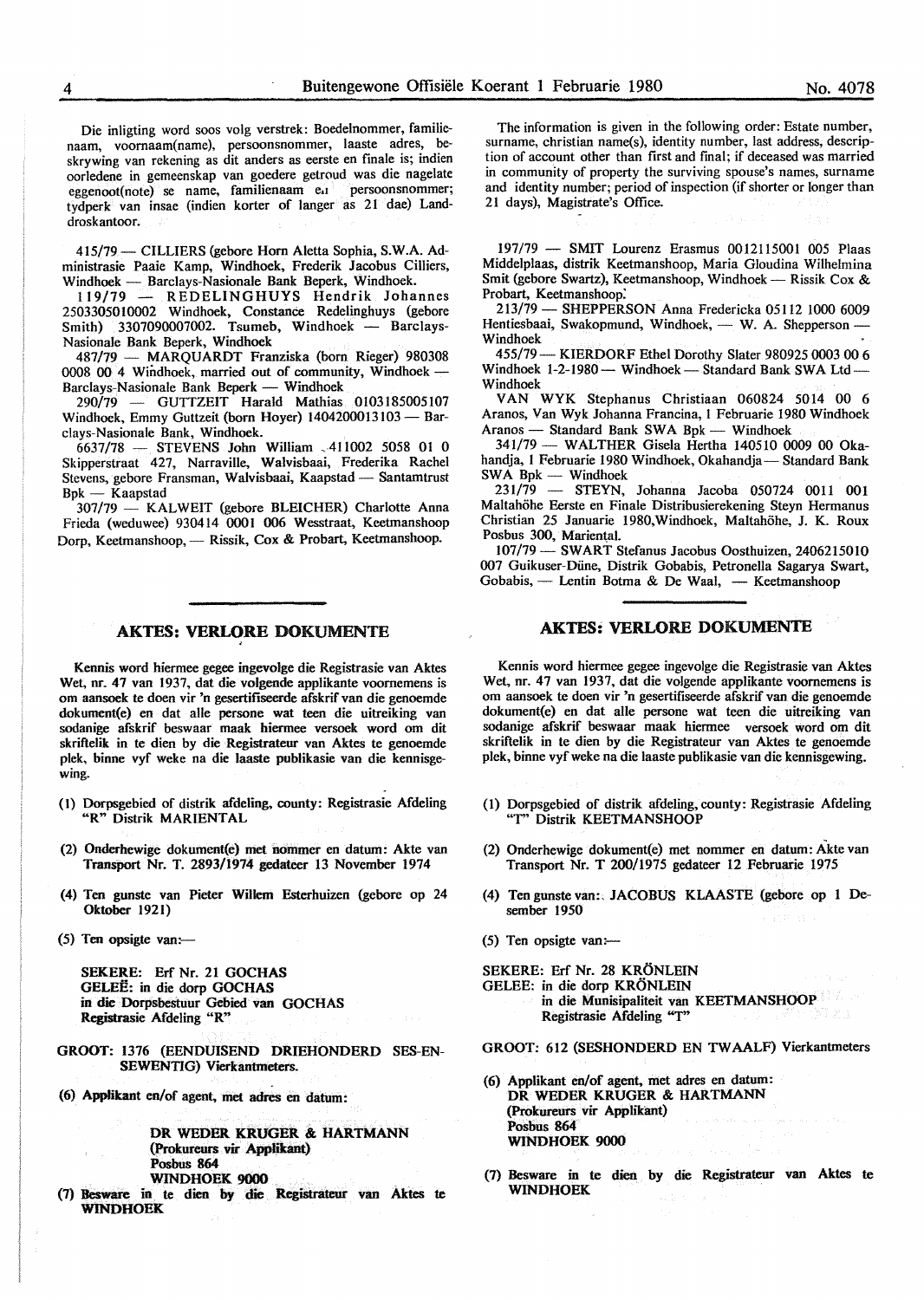#### **AKTES: VERLORE DOKUMENTE**

Kennis word hiermee gegee ingevolge die Registrasie van Aktes Wet, nr. 47 van 1937, dat die volgende applikante voomemens is om aansoek te doen vir 'n gesertifiseerde afskrif van die genoemde dokument(e) en dat alle persone wat teen die uitreiking van sodanige afskrif beswaar maak hiermee versoek word om dit skriftelik in te dien by die Registrateur van Aktes te genoemde plek, binne vyf weke na die laaste publikasie van die kennisgewing.

- (I) Dorpsgebied of distrik afdeling, county: Registrasie Afdeling "G" Distrik SW AKOPMUND
- (2) Onderhewige dokument(e) met nommer en datum: Akte van Transport Nr. 1225/1958 gedateer 29 September 1958
- (4) Ten gunste van 1 JOHN SCHABORT LOUW (gebore op 20 Desember 1923) 2. GRAHAM PETER LOUW (gebore op 30 Januarie 1927) en 3. ALAN BURNS LOUW (gebore op 26 November 1934).

(5) Ten opsigte van: $-$ 

#### **LOST CERTIFICATE OF REGISTERED** TITLE

Notice is hereby given that I intend applying for a certified copy of the certificate of registered Title No T 2749/1974 dated the 29th of October 1974 passed in favour of GUNTHER BERGER in respect of

CERTAIN: Erf No. 1988, (a portion of Erf No. 2), Klein Windhoek SITUATE: In the Township of Klein Windhoek **REGISTRATION DIVISION: "K"** 

#### MEASURING: 1205 square metres

All persons having objections to the issue of such copy are hereby required to lodge the same in writing with the Registrar of Deeds Windhoek at Windhoek, South West Africa, within three weeks from the last publication of this notice.

DATED AT WINDHOEK ON THIS 16TH DAY OF JANUARY, 1980.

> **A. VAATZ**  Attorney for the Applicant 2nd Floor SW ABS Building **Post Street**  P. 0. Box 23019 Tel.: 25575 **9100 WINDHOEK**

- 1. SEKERE: Erf Nr. 359 **SWAKOPMUND**  GELEE: in die dorp **SW AKOPMUND**  in die Munisipaliteit van **SW AKOPMUND**  Registrasie Afdeling "G" GROOT: 1200 (EENDUISEND TWEEHONDERD) Vier-
- 2. SEKERE: Erf nr. 360 SWAKOPMUND GELEE: in die dorp SWAKOPMUND in die Munisipaliteit van SWAKOPMUND Registrasie Afdeling "G" GROOT: 1000 (EENDUISEND) Vierkantmeters
- (6) Applikant en/of agent, met adres en datum:

kantmeters

DR. WEDER KRUGER & HARTMANN (Prokureurs vir Applikant)/ Posbus 864 WINDHOEK 9000

(7) Besware in te dien by die Registrateur van Aktes te Windhoek

#### **DIREKTORAAT: BURGERSAKE EN MANNEKRAG**

#### **WET OP VREEMDEUNGE, 1937**

#### **V ANSVERANDERING: VAN WDK** IN **GUTHER**

Dit het die Administrateur-generaal behaag om, kragtens die bepalings van artikel 9 van die Wet op Vreemdelinge, 1937 (Wet 1 van 1937) Rainer Jan Van Wijk en sy vrou Elgin, gebore Kriess woonagtig te Tacomastraat 11, Suiderhof, Windhoek, te magtig om die van Giither aan te neem.

Gedruk deur en verkrygbaar by Die Suidwes-Drukkery Beperk, Posbus 2196, Windhoek Suidwes-Afrika

Printed and obtainable from The Suidwes-Drukkery Beperk P.O. Box 2196, Windhoek. South West Africa.